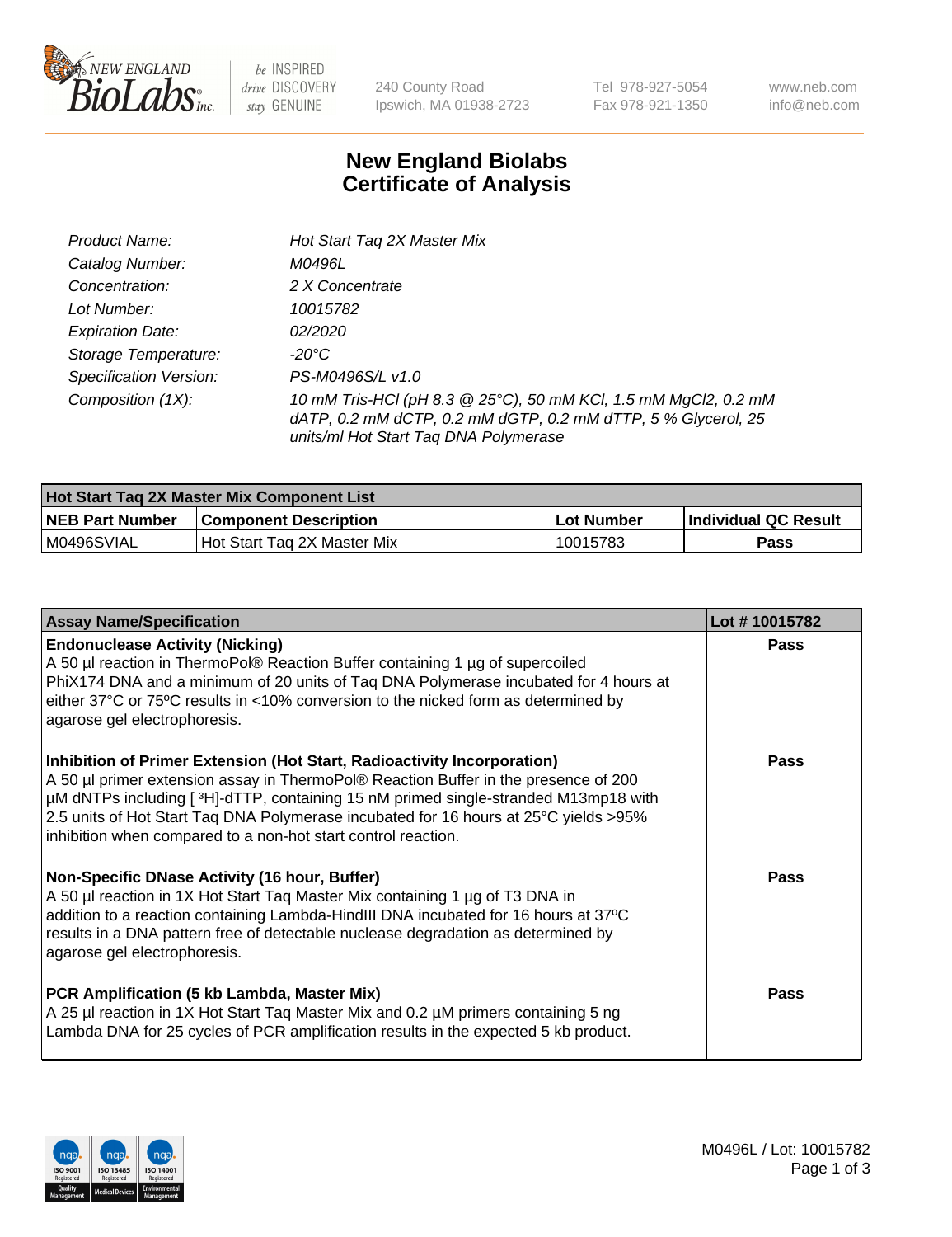

be INSPIRED drive DISCOVERY stay GENUINE

240 County Road Ipswich, MA 01938-2723 Tel 978-927-5054 Fax 978-921-1350 www.neb.com info@neb.com

| <b>Assay Name/Specification</b>                                                                                                                                                                                                                                                                                                                                                                                                     | Lot #10015782 |
|-------------------------------------------------------------------------------------------------------------------------------------------------------------------------------------------------------------------------------------------------------------------------------------------------------------------------------------------------------------------------------------------------------------------------------------|---------------|
| PCR Amplification (Hot Start 2 kb Lambda DNA, Master Mix)<br>A 50 µl reaction in 1X Hot Start Tag Master Mix and 0.2 µM primers containing 20 pg<br>Lambda DNA and 100 ng Human Genomic DNA for 30 cycles of PCR amplification results<br>in an increase in yield of the 2 kb Lambda product and a decrease in non-specific<br>genomic bands when compared to a non-hot start control reaction.                                     | <b>Pass</b>   |
| <b>Phosphatase Activity (pNPP)</b><br>A 200 µl reaction in 1M Diethanolamine, pH 9.8, 0.5 mM MgCl2 containing 2.5 mM<br>p-Nitrophenyl Phosphate (pNPP) and a minimum of 100 units of Taq DNA Polymerase<br>incubated for 4 hours at 37°C yields <0.0001 unit of alkaline phosphatase activity<br>as determined by spectrophotometric analysis.                                                                                      | <b>Pass</b>   |
| <b>Protein Purity Assay (SDS-PAGE)</b><br>Taq DNA Polymerase is ≥ 99% pure as determined by SDS-PAGE analysis using Coomassie<br>Blue detection.                                                                                                                                                                                                                                                                                    | <b>Pass</b>   |
| <b>qPCR DNA Contamination (E. coli Genomic)</b><br>A minimum of 5 units of Hot Start Tag DNA Polymerase is screened for the presence of<br>E. coli genomic DNA using SYBR® Green qPCR with primers specific for the E. coli 16S<br>rRNA locus. Results are quantified using a standard curve generated from purified E.<br>coli genomic DNA. The measured level of E. coli genomic DNA contamination is $\leq 1$ E.<br>coli genome. | <b>Pass</b>   |
| <b>RNase Activity (Extended Digestion)</b><br>A 10 µl reaction in NEBuffer 4 containing 40 ng of a 300 base single-stranded RNA<br>and a minimum of 1 µl of Hot Start Taq 2X Master Mix is incubated at 37°C. After<br>incubation for 4 hours, >90% of the substrate RNA remains intact as determined by<br>gel electrophoresis using fluorescent detection.                                                                        | <b>Pass</b>   |
| <b>Single Stranded DNase Activity (FAM-Labeled Oligo)</b><br>A 50 µl reaction in ThermoPol® Reaction Buffer containing a 10 nM solution of a<br>fluorescent internal labeled oligonucleotide and a minimum of 25 units of Taq DNA<br>Polymerase incubated for 30 minutes at either 37°C or 75°C yields <10% degradation<br>as determined by capillary electrophoresis.                                                              | Pass          |

This product has been tested and shown to be in compliance with all specifications.